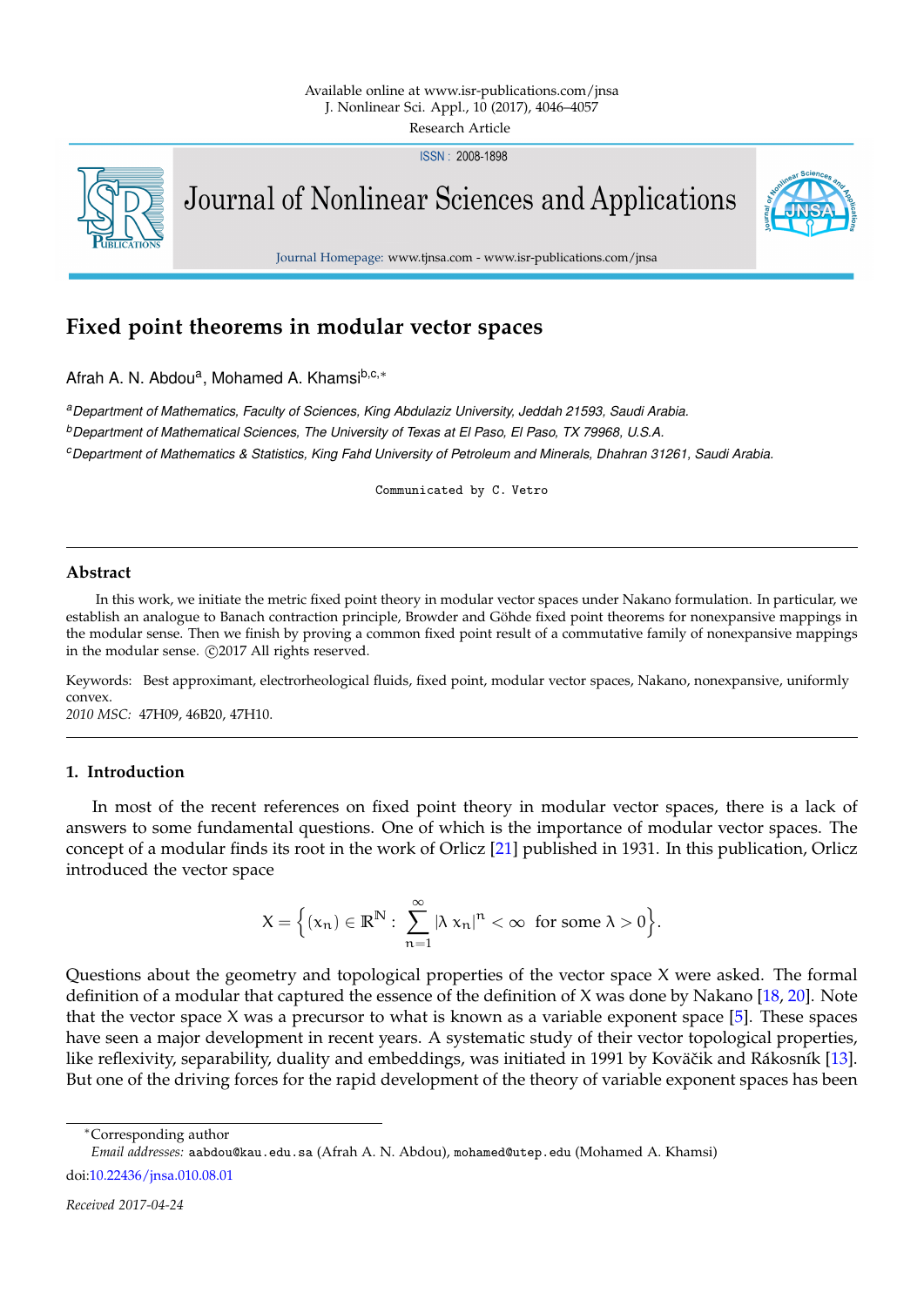the model of electrorheological fluids introduced by Rajagopal and Ružička [[22,](#page-11-4) [23\]](#page-11-5). This model leads naturally function spaces which involve variable exponents. Electrorheological fluids are an example of smart materials, whose development is one of the major task in space engineering.

In this work, we initiate the fundamental properties in the development of the metric fixed point theory in modular vector spaces. In particular, we investigate the geometric properties of the vector space X described above. This investigation allowed us to discover some interesting properties not known before.

For the readers interested into the metric fixed point theory, we recommend the book by Khamsi and Kirk [\[9\]](#page-11-6) and the recent book by Khamsi and Kozlowski [\[10\]](#page-11-7).

#### **2. Notations and definitions**

Throughout this work, X stands for a linear vector space on the field **R**.

<span id="page-1-1"></span>**Definition 2.1** ([\[17,](#page-11-8) [18\]](#page-11-1)). A function  $\rho : X \to [0, \infty]$  is called modular if the following hold:

- (1)  $\rho(x) = 0$  if and only if  $x = 0$ ;
- (2)  $\rho(\alpha x) = \rho(x)$ , if  $|\alpha| = 1$ ;
- (3)  $\rho(\alpha x + (1 \alpha)y) \leq \rho(x) + \rho(y)$ , for any  $\alpha \in [0, 1]$ ;

for any  $x, y \in X$ . If (3) is replaced by

$$
\rho(\alpha x + (1 - \alpha)y) \leqslant \alpha \rho(x) + (1 - \alpha)\rho(y)
$$

for any  $\alpha \in [0, 1]$ , and  $x, y \in X$ , then  $\rho$  is called a convex modular.

A modular function on X will give birth to a modular space in a natural fashion.

**Definition 2.2.** Let ρ be a convex modular defined on X. The set

$$
X_\rho=\{x\in X:\ \lim_{\alpha\to 0}\ \rho(\alpha x)=0\},
$$

is called a modular space. The Luxemburg norm  $\|.\|_{\rho} : X_{\rho} \to [0,\infty)$  is defined by

$$
\|x\|_{\rho} = \inf \left\{ \alpha > 0: \ \rho\left(\frac{x}{\alpha}\right) \leqslant 1 \right\}.
$$

Throughout, we will assume that  $\rho$  is left-continuous, i.e.,  $\lim_{\alpha \to 1^-} \rho(\alpha x) = \rho(x)$ , for any  $x \in X_\rho$ .

<span id="page-1-0"></span>**Example 2.3.** Since the 1930s many prominent mathematicians like Orlicz and Birnbaum recognized that using the methods of LP-spaces alone created many complications and in some cases did not allow to solve some non-power type integral equations; see [\[2\]](#page-10-1). They considered spaces of functions with some growth properties different from the power type growth control provided by the LP-norms. Orlicz and Birnbaum considered for instance function spaces defined as follows:

$$
L^\phi=\{f:\mathbb{R}\to\mathbb{R}:\text{ there exists }\lambda>0\text{ such that }\int_\mathbb{R}\phi(\lambda|f(x)|)\ dm(x)<\infty\},
$$

where  $\varphi : [0,\infty) \to [0,\infty)$  was assumed to be a convex function increasing to infinity, that is, the function which to some extent behaves similarly to power functions  $\varphi(t) = t^p$ . Let us mention two typical examples of such functions:  $\varphi_1(t)=e^t-t-1$  or  $\varphi_2(t)=e^{t^2}-1$ . The possibility of introducing the structure of a linear metric in  $L^{\varphi}$  as well as the interesting properties of these spaces, later named Orlicz spaces, and many applications to differential and integral equations with kernels of nonpower types were among the reasons for the development of the theory of Orlicz spaces, their applications and generalizations. Clearly the modular functional associated to  $L^{\varphi}$  is

$$
\rho(f)=\int_{\mathbb{R}}\phi(|f(x)|)\ dm(x).
$$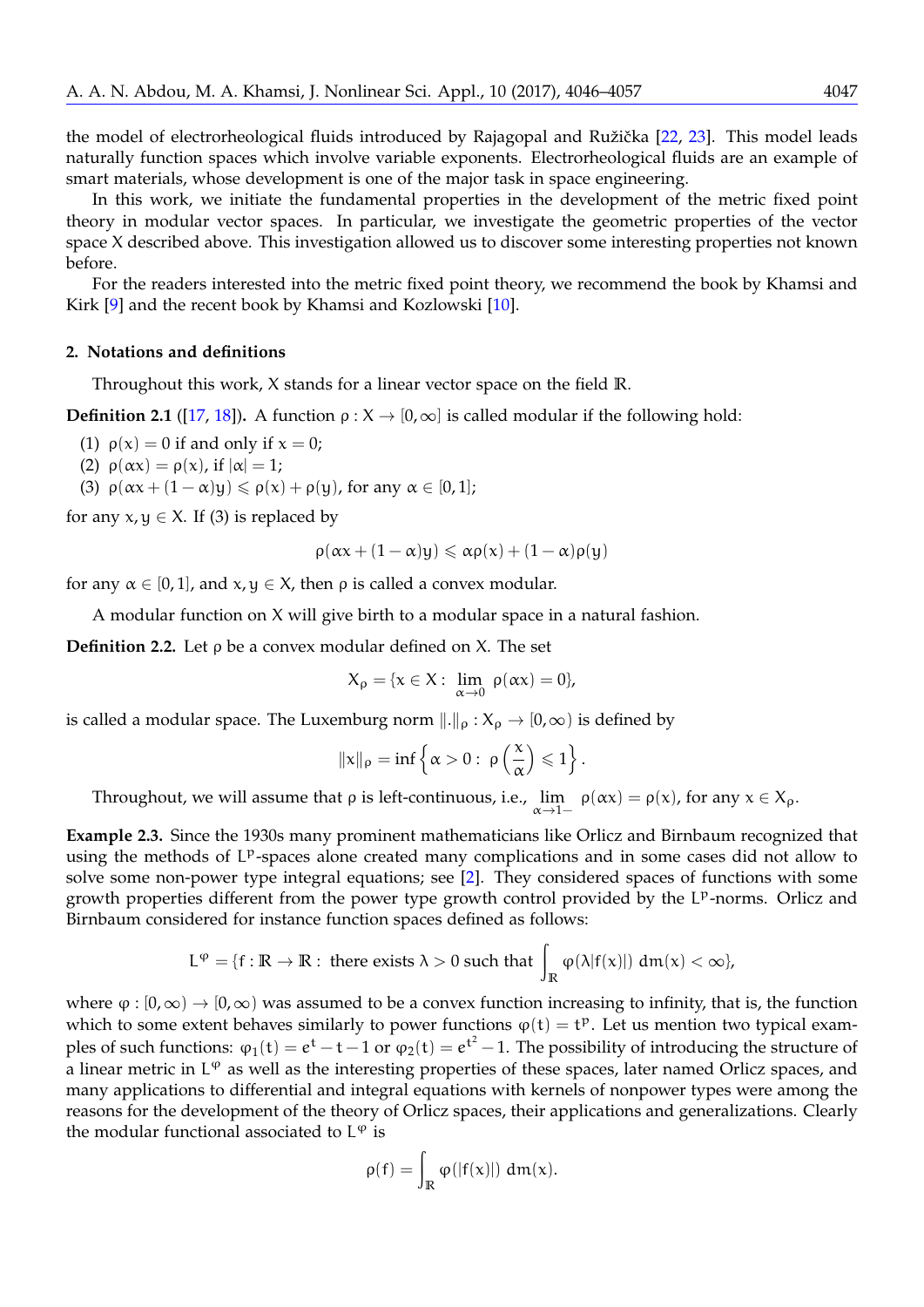Associated to a modular function, we introduce a kind of modular topology that mimic the classical metric topology.

<span id="page-2-3"></span>**Definition 2.4** ([\[12\]](#page-11-9)). Let  $\rho$  be a modular defined on a vector space X.

- (a) We say that a sequence  $\{x_n\} \subset X_\rho$  is  $\rho$ -convergent to  $x \in X_\rho$  if and only if  $\rho(x_n x) \to 0$ . Note that the ρ-limit is unique if it exists.
- (b) A sequence  $\{x_n\} \subset X_\rho$  is called  $\rho$ -Cauchy if  $\rho(x_n x_m) \to 0$  as  $n, m \to \infty$ .
- (c) We say that  $X_\rho$  is  $\rho$ -complete if and only if any  $\rho$ -Cauchy sequence in  $X_\rho$  is  $\rho$ -convergent.
- (d) A set  $C \subset X_0$  is called p-closed if for any sequence of  $\{x_n\} \subset C$  which p-converges to x implies that  $x \in \mathbb{C}$ .
- (e) A set  $C \subset X_\rho$  is called  $\rho$ -bounded if  $\delta_\rho(C) = \sup{\{\rho(x-y); x, y \in C\}} < \infty$ .
- (f) A set K  $\subset X_\rho$  is called  $\rho$ -compact if any sequence { $x_n$ } in K has a subsequence which  $\rho$ -converges to a point in K.
- (g)  $\rho$  is said to satisfy the Fatou property if  $\rho(x y) \leq \liminf$ <sup>n</sup>→<sup>∞</sup>  $\rho(x - y_n)$  whenever  $\{y_n\}$   $\rho$ -converges to y, for any  $x, y, y_n$  in  $X_0$ .

Note that the Fatou property plays an important role when studying the geometric properties of the modular. For example, if ρ satisfies the Fatou property then the ρ-balls are ρ-closed, where a ρ-ball is any subset

$$
B_\rho(x,r)=\{y\in X_\rho:\ \rho(x-y)\leqslant r\},
$$

for any  $x \in X_\rho$  and  $r \geq 0$ . A very important property associated to a modular which plays a central role in the study of modular vector spaces is the  $\Delta_2$ -condition.

<span id="page-2-2"></span>**Definition 2.5.** Let  $\rho$  be a modular defined on a vector space X. We say that  $\rho$  satisfies the  $\Delta_2$ -condition if there exists  $K \geq 0$  such that

$$
\rho(2x)\leqslant K\;\rho(x)
$$

for any  $x \in X_{\rho}$ . The smallest such constant K will be denoted by  $\omega(2)$  [\[6\]](#page-10-2).

A nice discussion about the importance of the  $\Delta_2$ -condition and its variants may be found in [\[10,](#page-11-7) [14,](#page-11-10) [17\]](#page-11-8).

#### <span id="page-2-1"></span>**3. Modular uniform convexity**

Throughout X is a vector space and  $\rho$  a convex modular function. As we have seen,  $\rho$  induces a natural norm  $\|.\|_{\rho}$  in  $X_{\rho}$ . Some of the early questions that mathematicians dealt with is whether the normed vector space  $(X_\rho, \|.\|_\rho)$  is uniformly convex. The answer came as of no surprise that ρ must satisfy some good behavior. In fact, this problem was fully investigated in Orlicz function spaces [\[5,](#page-10-0) [17\]](#page-11-8). The modular uniform convexity was initiated and studied by Nakano [\[20\]](#page-11-2).

<span id="page-2-0"></span>**Definition 3.1** ([\[10\]](#page-11-7))**.** We define the following uniform convexity type properties of the modular ρ:

(a) Let  $r > 0$  and  $\varepsilon > 0$ . Define

$$
D_1(r,\epsilon)=\{(x,y):\; x,y\in X_\rho,\; \rho(x)\leqslant r,\; \rho(y)\leqslant r,\; \rho(x-y)\geqslant \epsilon r\}.
$$

If  $D_1(r, \varepsilon) \neq \emptyset$ , let

$$
\delta_1(r,\epsilon)=\inf\left\{1-\frac{1}{r}\;\rho\left(\frac{x+y}{2}\right):\;(x,y)\in D_1(r,\epsilon)\right\}.
$$

If  $D_1(r, \varepsilon) = \emptyset$ , we set  $\delta_1(r, \varepsilon) = 1$ . We say that *ρ* satisfies (UC1) if for every  $r > 0$  and  $\varepsilon > 0$ , we have  $\delta_1(r,\varepsilon) > 0$ . Note that for every  $r > 0$ ,  $D_1(r,\varepsilon) \neq \emptyset$ , for  $\varepsilon > 0$  small enough.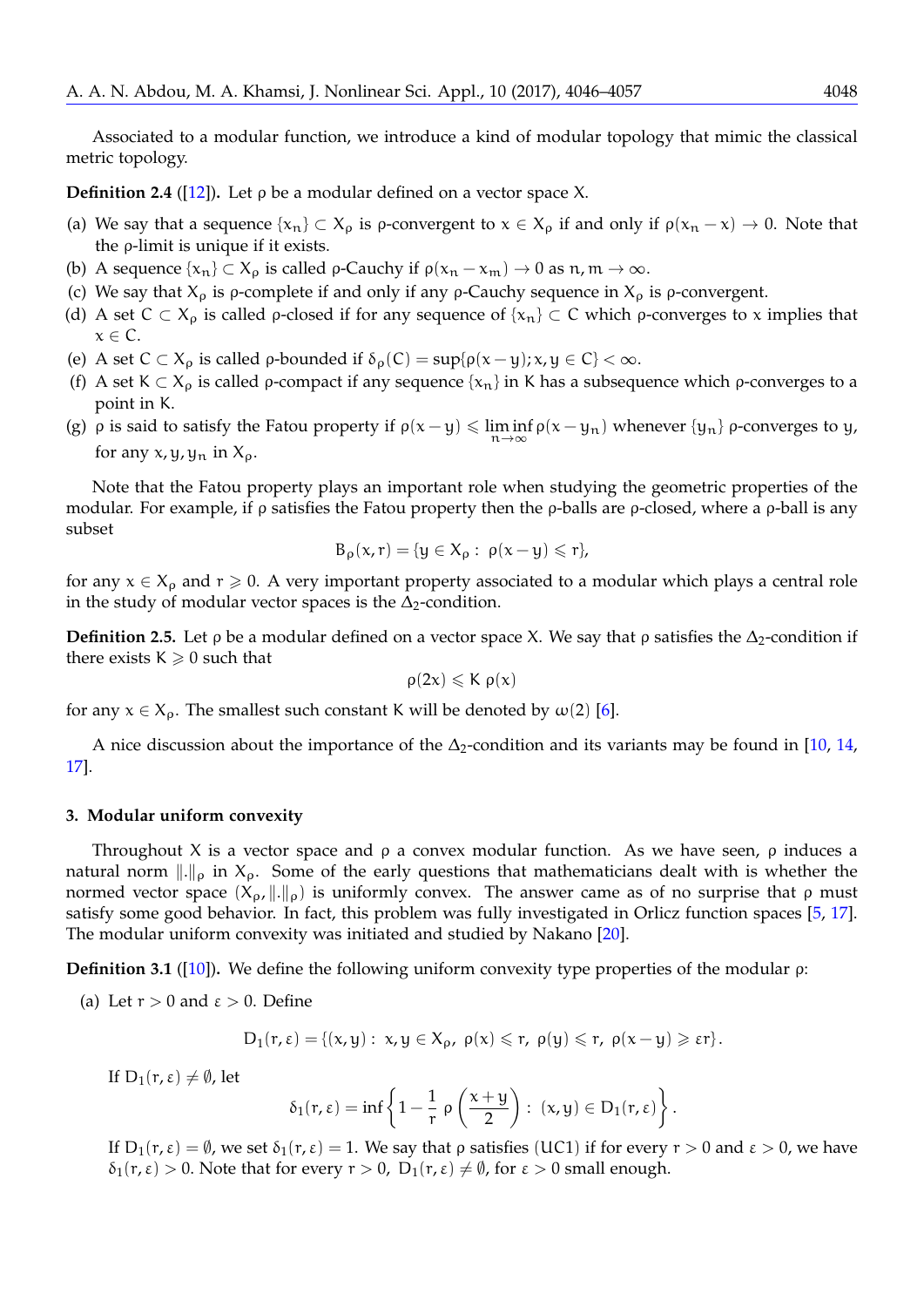(b) We say that ρ satisfies (UUC1) if for every  $s \ge 0$  and  $\varepsilon > 0$ , there exists  $\eta_1(s, \varepsilon) > 0$  depending on s and ε such that

$$
\delta_1(r,\varepsilon) > \eta_1(s,\varepsilon) > 0, \quad \text{for } r > s.
$$

(c) Let  $r > 0$  and  $\varepsilon > 0$ . Define

$$
D_2(r,\epsilon)=\left\{(x,y):\; x,y\in X_\rho,\; \rho(x)\leqslant r,\; \rho(y)\leqslant r,\; \rho\left(\frac{x-y}{2}\right)\geqslant \epsilon r\right\}.
$$

If  $D_2(r, \varepsilon) \neq \emptyset$ , let

$$
\delta_2(r,\epsilon)=\inf\left\{1-\frac{1}{r}\;\rho\left(\frac{x+y}{2}\right):\;(x,y)\in D_2(r,\epsilon)\right\}.
$$

If  $D_2(r,\varepsilon) = \emptyset$ , we set  $\delta_2(r,\varepsilon) = 1$ . We say that  $\rho$  satisfies (UC2) if for every  $r > 0$  and  $\varepsilon > 0$ , we have  $\delta_2(\tau, \varepsilon) > 0$ . Note that for every  $r > 0$ ,  $D_2(r, \varepsilon) \neq \emptyset$ , for  $\varepsilon > 0$  small enough.

(d) We say that  $\rho$  satisfies (UUC2) if for every  $s \ge 0$  and  $\varepsilon > 0$ , there exists  $\eta_2(s, \varepsilon) > 0$  depending on s and ε such that

$$
\delta_2(r,\varepsilon) > \eta_2(s,\varepsilon) > 0, \quad \text{for } r > s.
$$

(e) We say that  $\rho$  is strictly convex, (SC), if for every  $x, y \in X_{\rho}$  such that  $\rho(x) = \rho(y)$  and

$$
\rho\left(\frac{x+y}{2}\right)=\frac{\rho(x)+\rho(y)}{2},
$$

we have  $x = y$ .

Note that in Orlicz spaces, as described in Example [2.3,](#page-1-0) if the modular satisfies the  $\Delta_2$ -condition, then uniform convexity of the Luxemburg norm is equivalent to (UC1) [\[1,](#page-10-3) [4,](#page-10-4) [8,](#page-11-11) [15,](#page-11-12) [16\]](#page-11-13). But in the absence of the ∆2-condition, we may still have (UC1) provided the Orlicz function is uniformly convex like  $\varphi_1(t) = e^{|t|} - |t| - 1$  and  $\varphi_2(t) = e^{t^2} - 1$  [\[4,](#page-10-4) [11,](#page-11-14) [16\]](#page-11-13).

Let us observe that for  $i = 1, 2$ , we have  $\delta_i(r, 0) = 0$ , and  $\delta_i(r, \varepsilon)$  is an increasing function of  $\varepsilon$  for every fixed r. The following properties follow easily from Definition [3.1.](#page-2-0)

<span id="page-3-0"></span>**Proposition 3.2** ([\[10\]](#page-11-7))**.** *The following conditions characterize relationship between the above defined notions:*

- (a)  $(UUCi)$  *implies*  $(UCi)$  for  $i = 1, 2;$
- (b)  $\delta_1(r,\varepsilon) \leq \delta_2(r,\varepsilon)$ ;
- (c) (UC1) *implies* (UC2)*;*
- (d) (UC2) *implies* (SC)*;*
- (e) (UUC1) *implies* (UUC2)*.*

Note that if  $\rho$  satisfies the  $\Delta_2$ -condition, then (UC1) and (UC2) are equivalent. In the next example, we discuss these properties in the modular vector space introduced by Orlicz and studied by many authors.

<span id="page-3-1"></span>**Example 3.3** ([\[19,](#page-11-15) [21,](#page-11-0) [24\]](#page-11-16)). Consider the function  $\rho$  defined on  $X = \mathbb{R}^N$  by

$$
\rho(x) = \rho((x_n)) = \sum_{n=1}^{\infty} |x_n|^{n+1}.
$$

It is easy to check that  $\rho$  is a convex modular according to Definition [2.1.](#page-1-1) Note that  $\rho$  does not satisfy the  $\Delta_2$ -condition since  $\rho(x) < \infty$  while  $\rho(2x) = \infty$  where  $x = (x_n)$  with  $x_n = 1/2$  for any  $n \ge 1$ . Moreover, the normed vector space  $(X_\rho, \|\cdot\|_\rho)$  is a reflexive Banach space [\[19\]](#page-11-15). Using the inequality

$$
|a+b|^p + |a-b|^p \leq 2^{p-1} (|a|^p + |b|^p),
$$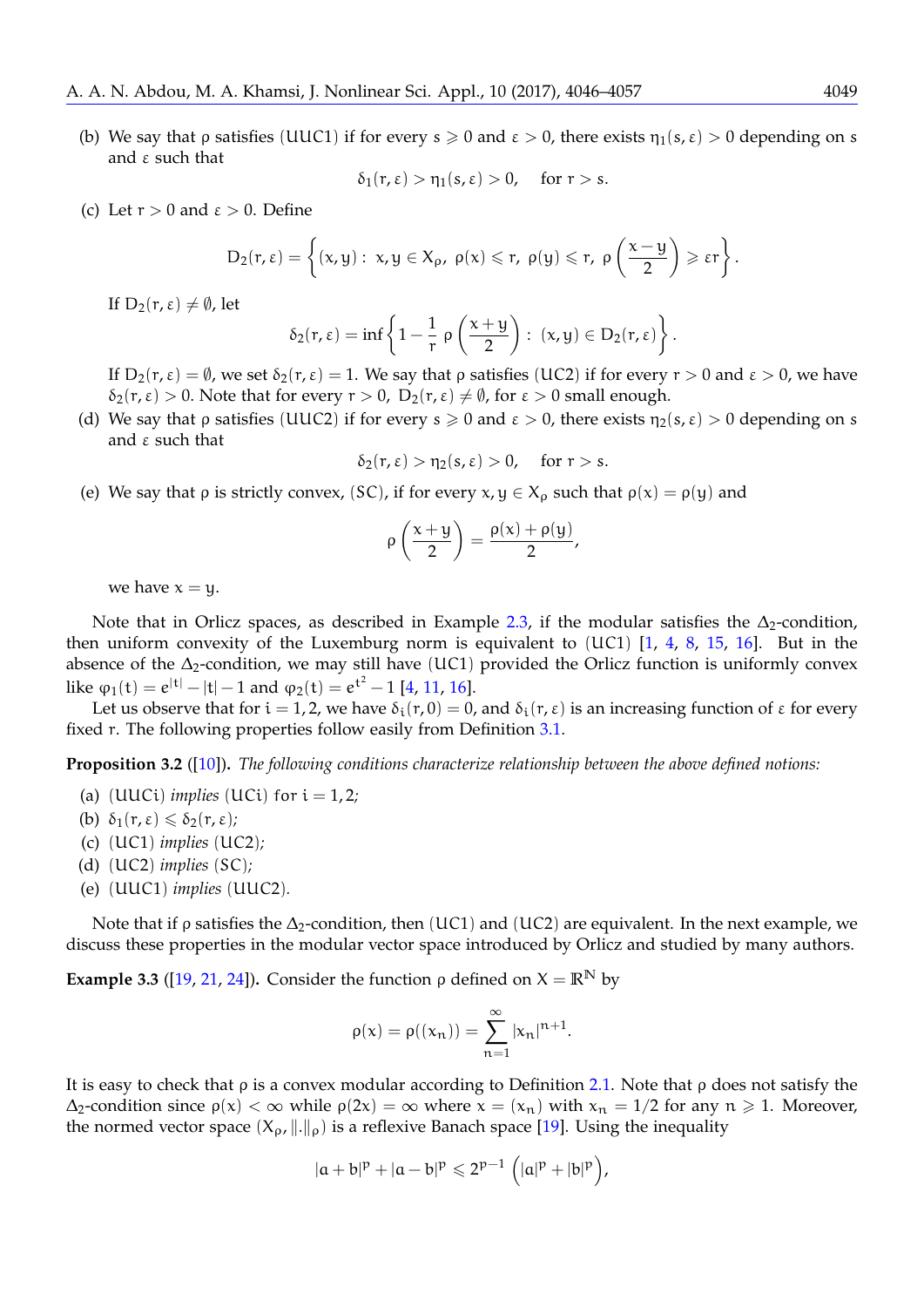we get

$$
\left|\frac{a+b}{2}\right|^p+\left|\frac{a-b}{2}\right|^p\leqslant\frac{1}{2}\left(|a|^p+|b|^p\right)
$$

for any  $a, b \in \mathbb{R}$  and  $p \ge 2$ . This easily implies the following inequality

$$
\rho\left(\frac{x+y}{2}\right) + \rho\left(\frac{x-y}{2}\right) \leqslant \frac{1}{2}\,\left(\rho(x) + \rho(x)\right)
$$

for any  $x, y \in X_\rho$ . Hence  $\rho$  is (UC2) with  $\delta_2(r, \varepsilon) \geq \varepsilon$ , for any  $r > 0$  and  $\varepsilon > 0$ . In fact  $\rho$  is (UUC2). On the other hand,  $\rho$  fails to be (UC1). Indeed, set  $e_m = (x_n)$ , with  $x_n = 0$  if  $n \neq m$  and  $x_m = 1$ , for any  $m \ge 1$ . Next, we consider the vectors

$$
x_m = \left(1 + \frac{1}{m+1}\right) e_m + b e_{m+1}, \qquad y_m = \left(1 + \frac{1}{m+1}\right) e_m - b e_{m+1}
$$

for  $m \ge 1$  and  $1/2 < b < 1$ . Hence

$$
\rho(x_m) = \rho(y_m) = \left(1 + \frac{1}{m+1}\right)^{m+1} + b^{m+2}, \ \rho\left(\frac{x_m + y_m}{2}\right) = \left(1 + \frac{1}{m+1}\right)^{m+1},
$$

and  $\rho(x_m - y_m) = \rho(2b e_{m+1}) = (2b)^{m+2}$ , which implies

$$
\lim_{m \to \infty} \rho(x_m) = \lim_{m \to \infty} \rho(y_m) = \lim_{m \to \infty} \rho\left(\frac{x_m + y_m}{2}\right) = e,
$$

and  $\lim_{m \to \infty} \rho(x_m - y_m) = \infty$ . This is not possible if  $\rho$  is (UC1).

The above example explains why we had to introduce the two uniform convexities of the modular. In fact, almost all the papers published on the subject focus mainly on (UC1). This is important because (UC2) allows us to prove modular geometric properties which are otherwise unknown in the absence of (UC1).

The following technical lemma will be useful throughout.

<span id="page-4-0"></span>**Lemma 3.4.** *Let ρ be a convex modular defined in X which satisfies the Fatou property. Assume*  $X_0$  *is complete and* ρ *is* (UUC2)*. The following properties hold.*

(i) Let C *be a nonempty ρ-closed convex subset of*  $X_p$ *. Let*  $x \in X_p$  *be such that* 

$$
d_{\rho}(x,C)=\inf\{\rho(x-y):\ y\in C\}<\infty.
$$

*Then there exists a unique*  $c \in C$  *such that*  $d_0(x, C) = \rho(x - c)$ *.* 

(ii)  $X_p$  *satisfies the property (R), i.e., for any decreasing sequence*  $\{C_n\}_{n\geq 1}$  *of p*-closed convex nonempty subsets *of*  $X_{\rho}$  *such that*  $\sup_{n \geq 1} d_{\rho}(x, C_n) < \infty$ , *for some*  $x \in X_{\rho}$ , *then* we have  $\bigcap_{n \geq 1} C_n$  *is nonempty.*  $n > 1$  $n > 1$ 

*Proof.* In order to prove (i), we may assume that  $x \notin C$  since C is *ρ*-closed. Therefore, we have  $d_{\rho}(x, C) > 0$ . Set R =  $d_p(x, C)$ . Hence for any  $n \ge 1$ , there exists  $y_n \in C$  such that  $p(x - y_n) < R(1 + 1/n)$ . We claim that  $\{y_n/2\}$  is ρ-Cauchy. Assume otherwise that  $\{y_n/2\}$  is not ρ-Cauchy. Then there exists a subsequence  $\{\overline{y}_{\phi(n)}\}$  and  $\varepsilon_0 > 0$  such that  $\rho\Big((\overline{y}_{\phi(n)} - \overline{y}_{\phi(m)})/2\Big) \geqslant \varepsilon_0$ , for any  $n > m \geqslant 1$ . Since  $R(1 + 1/n) > R/2 = s$ , for any  $n \geq 1$ , we conclude that

$$
\delta_2(R(1+1/n),2\epsilon_0/R)\geqslant \eta_2(R/2,2\epsilon_0/R)>0,
$$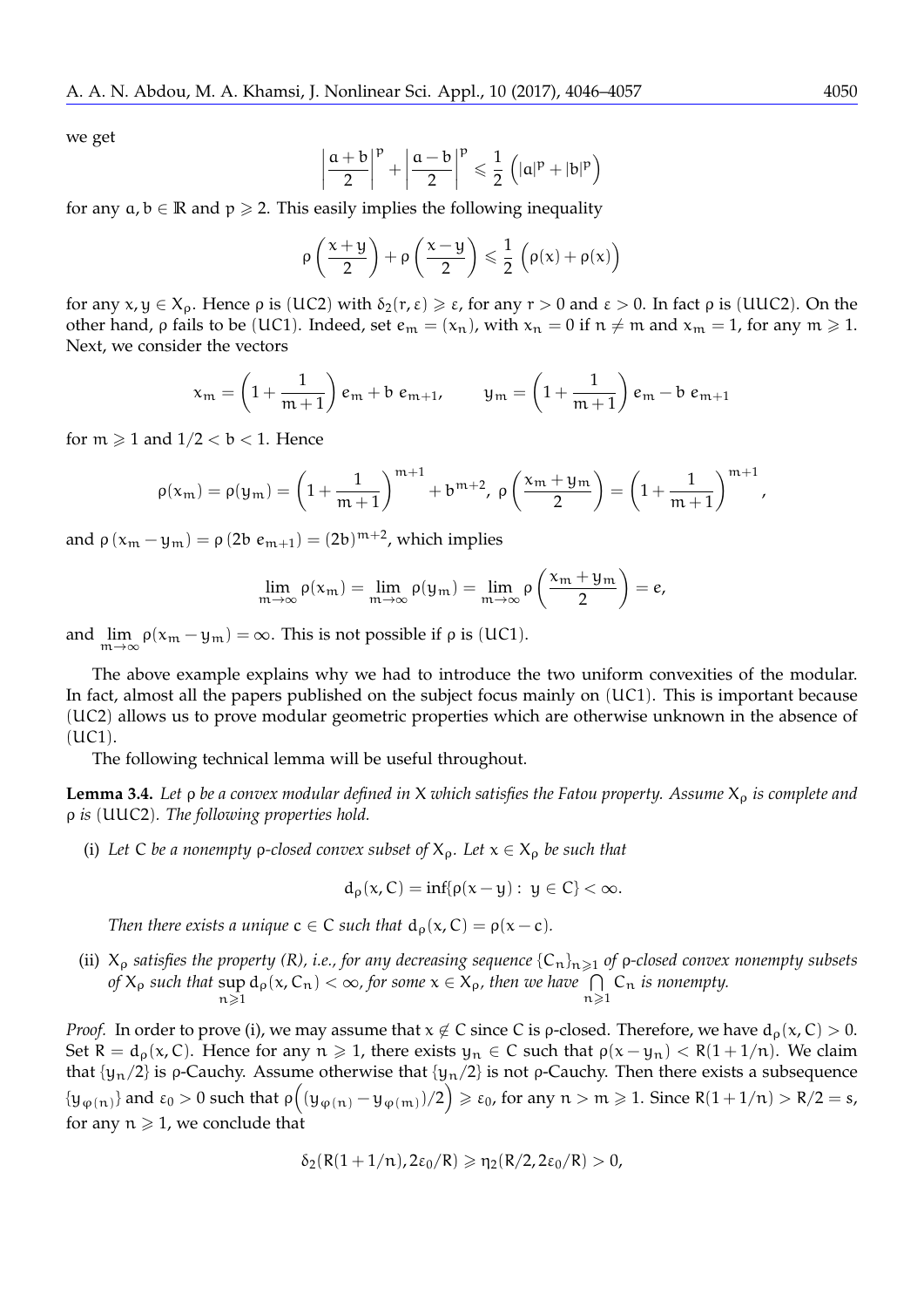for any  $n \geqslant 1$ . Since  $\max\left(\rho(x - y_{\phi(n)}) , \rho(x - y_{\phi(m)})\right) \leqslant R(1 + 1/\phi(m))$  and

$$
\rho\left(\frac{\mathfrak{Y}_{\phi(n)}-\mathfrak{Y}_{\phi(m)}}{2}\right)\geqslant \epsilon_0\geqslant R\left(1+\frac{1}{\phi(m)}\right)\frac{\epsilon_0}{2R}
$$

for any  $n > m \ge 1$ , we conclude that

$$
\rho\left(x-\frac{y_{\phi\left(n\right)}+y_{\phi\left(m\right)}}{2}\right)\leqslant R\left(1+\frac{1}{\phi(m)}\right)\left(1-\eta_2(R/2,2\epsilon_0/R)\right).
$$

Hence

$$
R = d_{\rho}(x, C) \leqslant R\left(1 + \frac{1}{\phi(m)}\right)(1 - \eta_2(R/2, 2\epsilon_0/R))
$$

for any  $m \ge 1$ . If we let  $m \to \infty$ , we get  $R \le R(1 - \eta_2(R/2, 2\varepsilon_0/R))$  which is a contradiction with the facts R > 0 and  $\eta(R/2, 2\varepsilon_0/R)$  > 0. Therefore,  $\{y_n/2\}$  is  $\rho$ -Cauchy. Since  $X_\rho$  is  $\rho$ -complete, then  $\{y_n/2\}$ ρ-converges to some y. We claim that  $2y \in C$ . Indeed, for any  $m \ge 1$ , the sequence  $\{(y_n + y_m)/2\}$ ρ-converges to  $y + y_m/2$ . Since C is ρ-closed and convex, we get  $y + y_m/2 \in C$ . Finally the sequence  ${y + y_m/2}$  ρ-converges to 2y, which implies 2y  $\in C$ . Set  $c = 2y$ . Since ρ satisfies the Fatou property, we have  $d_{\rho}(x, C) \leqslant \rho(x - c)$ 

$$
x, C) \leq \rho(x - c)
$$
  
\n
$$
\leq \liminf_{m \to \infty} \rho\left(x - (y + y_m/2)\right)
$$
  
\n
$$
\leq \liminf_{m \to \infty} \liminf_{n \to \infty} \rho\left(x - (y_n + y_m/2)\right)
$$
  
\n
$$
\leq \liminf_{m \to \infty} \liminf_{n \to \infty} \left(\rho(x - y_n) + \rho(x - y_m)\right)/2
$$
  
\n
$$
= R = d_\rho(x, C).
$$

Hence  $\rho(x-c) = d_{\rho}(x, C)$ . The uniqueness of the point c follows from the fact that  $\rho$  is (SC).

For the proof of (ii), we assume that  $x \notin C_{n_0}$  for some  $n_0 \ge 1$ . In fact, the sequence  $\{d_p(x, C_n)\}$  is increasing and bounded. Set  $\lim_{n\to\infty} d_\rho(x, C_n) = R$ . We may assume  $R > 0$ . Otherwise  $x \in C_n$ , for any  $x > 1$ . From (i) there exists a unique  $x \in C_n$  such that  $d_\rho(x, C_n) = g(x, y)$  for any  $x > 1$ . A similar  $n \ge 1$ . From (i), there exists a unique  $y_n \in C_n$  such that  $d_\rho(x, C_n) = \rho(x - y_n)$ , for any  $n \ge 1$ . A similar proof will show that {y<sub>n</sub>/2} ρ-converges to some  $y \in X$ <sub>ρ</sub>. Since {C<sub>n</sub>} are decreasing, convex and ρ-closed, we conclude that  $2y \in \bigcap C_n$ .  $n\geqslant1$ 

$$
\qquad \qquad \Box
$$

It is natural to wonder whether the property (R) extends to any family of decreasing subsets.

<span id="page-5-0"></span>**Proposition 3.5.** *Let* ρ *be a convex modular defined in* X*. Assume* X<sup>ρ</sup> *is complete and* ρ *is* (UUC2)*. Let* C *be* ρ*-closed nonempty convex subsets of* X<sup>ρ</sup> *which is* ρ*-bounded. Let* {Ci}i∈<sup>I</sup> *be a family of* ρ*-closed nonempty convex*  $subsets$  of  $C$  such that  $\bigcap C_i \neq \emptyset$ , for any finite subset F of I. Then  $\bigcap C_i \neq \emptyset$ . i∈F i∈I

*Proof.* Let  $x \in C$ . Then  $\sup_{i \in I} d_{\rho}(x, C_i) \le \delta_{\rho}(C) < \infty$  holds. For any subset  $F \subset I$ , set  $d_F = d_{\rho}(x, \bigcap_{i \in I} d_{\rho}(C_i))$ i∈I i∈F  $C_i$ ). Note that if  $F_1 \subset F_2 \subset I$  are finite subsets, then  $d_{F_1} \leq d_{F_2}$  holds. Set

$$
d_I=\sup\Big\{d_\rho\Big(x,\bigcap_{i\in J}\mathcal{C}_i\Big),\ J\subset I\ \text{such that}\ \bigcap_{i\in J}\mathcal{C}_i\neq\emptyset\Big\}.
$$

For any  $n \geq 1$ , there exists a subset  $F_n \subset I$  such that  $d_I - 1/n < d_{F_n} \leqslant d_I$ . Set  $F_n^* = F_1 \cup \cdots \cup F_n$ , for  $n \geqslant 1$ . Then  $\left\{\n\begin{array}{c}\n\end{array}\right\}$ i∈F<sup>∗</sup> n  $C_i$  is a decreasing sequence of nonempty *ρ*-closed convex subsets of  $X_p$ . The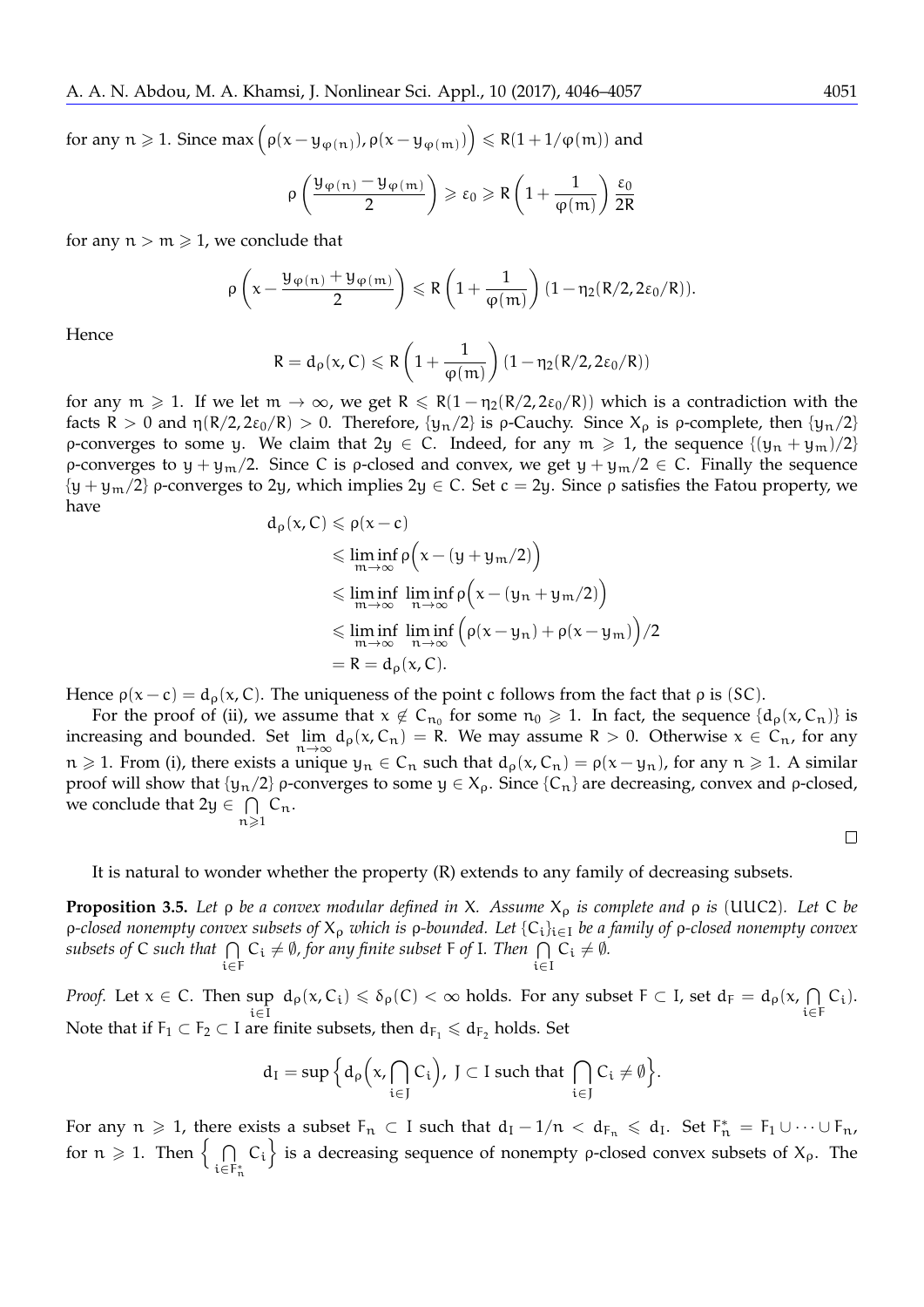property (R) implies  $\bigcap$ i∈J  $C_i \neq \emptyset$ , where  $J = \bigcup$  $n\geqslant1$  $F_n^* = \bigcup$  $n\geqslant 1$  $F_n$ . Set  $K = \bigcap$ i∈J C<sub>i</sub>. Note that  $d_{\rho}(x, K) = d_{\text{I}}$ because  $d_I - 1/n < d_{F_n} \le d_P(x, K) \le d_I$ , for any  $n \ge 1$ . Lemma [3.4](#page-4-0) implies the existence of a unique  $y \in K$  such that  $\rho(x - y) = d_{\rho}(x, K) = d_{I}$ . Let  $i_{0} \in I$ , then

$$
K\cap C_{\mathfrak{i}_0}=\bigcap_{\mathfrak{i}\in J\cup\{\mathfrak{i}_0\}}C_\mathfrak{i}\neq\emptyset,
$$

because of the same argument using the property (R). Hence  $d_{\rho}(x,K) \leq d_{\rho}(x,K \cap C_{i_0}) \leq d_I$ . Hence  $d_{\rho}(x,K\cap C_{i_0})=d_{\rho}(x,K)=d_I$  which implies  $y\in K\cap C_{i_0}$ . Therefore, we have  $y\in \bigcap C_i$  which proves our i∈I claim.  $\Box$ 

The concept of ρ-type functions will play a major role in the next section.

**Definition 3.6.** Let { $x_n$ } be a sequence in  $X_\rho$ . Let C be a nonempty subset of  $X_\rho$ . The function  $\tau : C \to [0, \infty]$ defined by

$$
\tau(x) = \limsup_{n \to \infty} \rho(x - x_n),
$$

is called a *ρ*-type function. A sequence {*c<sub>n</sub>*} in *C* is called a minimizing sequence of τ if  $\lim_{n\to\infty}$  τ(*c<sub>n</sub>*) = inf τ(*c*)  $\inf_{x \in C} \tau(x)$ .

The ρ-type functions enjoy some interesting and powerful properties.

<span id="page-6-0"></span>**Proposition 3.7.** *Assume that* X<sup>ρ</sup> *is* ρ*-complete and* ρ *satisfies the Fatou property. Let* C *be a nonempty convex and* <sup>ρ</sup>*-closed subset of* <sup>X</sup>ρ*. Consider the* <sup>ρ</sup>*-type function* <sup>τ</sup> : <sup>C</sup> <sup>→</sup> [0,∞] *generated by a sequence* {xn} *in* <sup>X</sup>ρ*. Assume*  $\tau_0 = \inf_{x \in C} \tau(x) < \infty$ . x∈C

- (i) *If* ρ *is* (UUC1)*, then all minimizing sequences of* τ *are* ρ*-convergent to the same limit.*
- (ii) If  $\rho$  *is* (UUC2) and  $\{c_n\}$  *is a minimizing sequence of*  $\tau$ , then  $\{c_n/2\}$   $\rho$ -converges to a point which is indepen*dent of the minimizing sequence*  ${c_n}$ *.*

*Proof.* First, we assume that  $τ_0 > 0$ . Let  ${c_n}$  be a minimizing sequence of τ. We will prove (i) and omit the proof to (ii) since it is quite similar. Assume that  $\{c_n\}$  is not  $\rho$ -Cauchy. Then there exist a subsequence  ${c_{\varphi(n)}}$  of  ${c_n}$  and  $\varepsilon_0 > 0$  such that

$$
\rho(c_{\phi(n)}-c_{\phi(m)})\geqslant \epsilon_0, \text{ for } n\neq m.
$$

Fix  $\varepsilon \in (0,1)$ . Then there exists  $n_0 \geq 1$  such that for any  $n \geq n_0$ , we have  $\tau(c_{\phi(n)}) \leq \tau_0 + \varepsilon$ . For any  $n > m \ge n_0$ , there exists  $k_{n,m} \ge 1$  such that for any  $k \ge k_{n,m}$ , we have

$$
\max\left(\rho(c_{\phi(n)}-x_k),\rho(c_{\phi(m)}-x_k)\right)\leqslant \tau_0+2\varepsilon.
$$

Since  $ρ$  is (UUC1) and

$$
\rho(c_{\phi(\mathfrak{n})}-c_{\phi(\mathfrak{m})})\geqslant \epsilon_0\geqslant (\tau_0+2\epsilon)\frac{\epsilon_0}{\tau_0+2},
$$

we get

$$
\rho\left(\frac{c_{\phi\left(n\right)}+c_{\phi\left(m\right)}}{2}-x_{k}\right)\leqslant\left(\tau_{0}+2\epsilon\right)\left(1-\eta_{2}\left(\tau_{0},\frac{\epsilon_{0}}{\tau_{0}+2}\right)\right)
$$

for any  $k \geq k_{n,m}$ . Hence

$$
\tau\left(\frac{c_{\phi\left(n\right)}+c_{\phi\left(m\right)}}{2}\right)\leqslant(\tau_{0}+2\epsilon)\left(1-\eta_{2}\left(\tau_{0},\frac{\epsilon_{0}}{\tau_{0}+2}\right)\right)
$$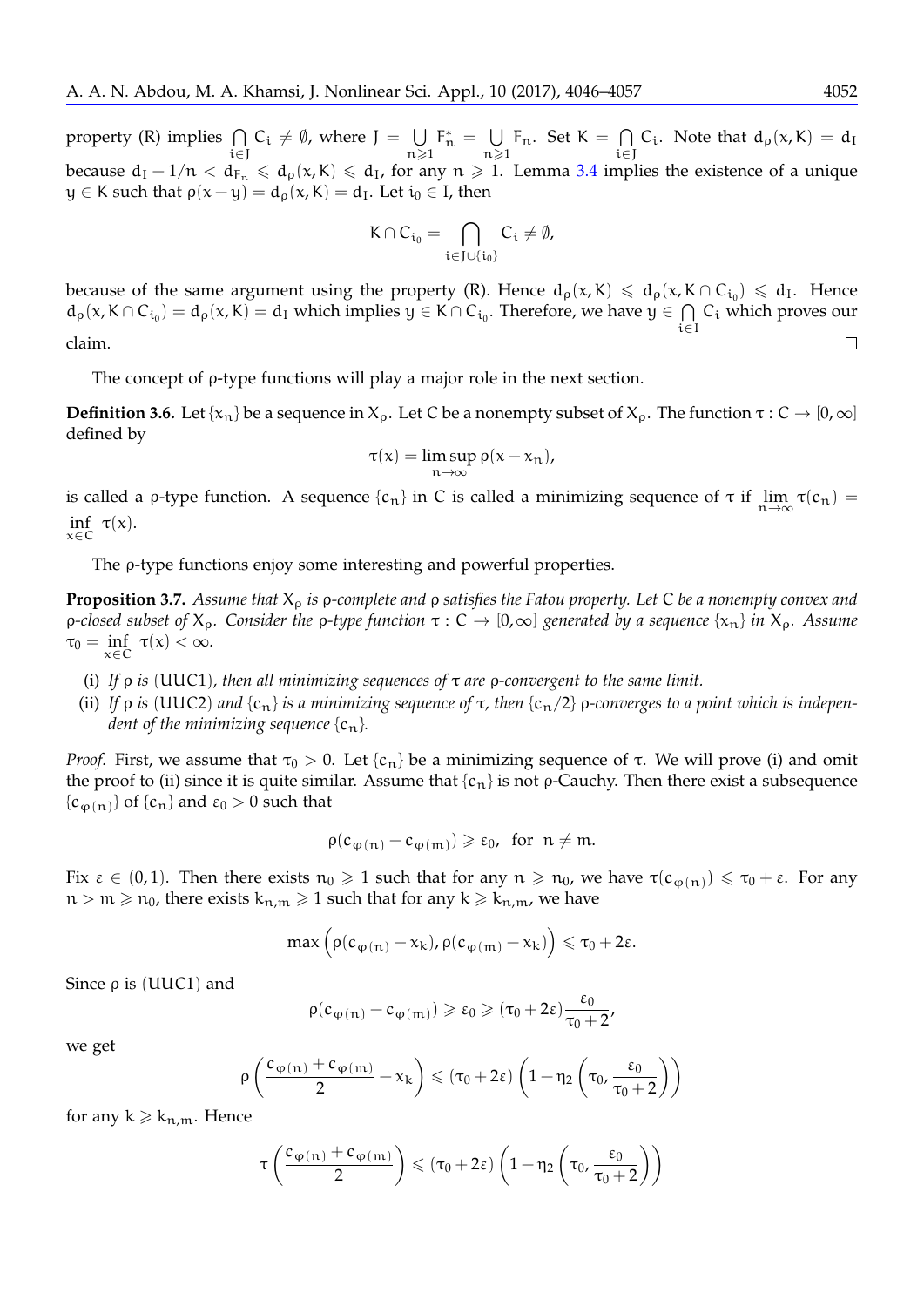for any  $n > m \ge n_0$ , which implies

$$
\tau_0 \leqslant (\tau_0 + 2\epsilon) \left(1 - \eta_2 \left(\tau_0, \frac{\epsilon_0}{\tau_0 + 2}\right)\right).
$$

If we let  $\varepsilon \to 0$ , we get

$$
\tau_0 \leqslant \tau_0 \left(1 - \eta_2 \left(\tau_0, \frac{\epsilon_0}{\tau_0 + 2}\right)\right),
$$

which contradicts the fact  $\tau_0 > 0$ . Therefore  $\{c_n\}$  is *ρ*-Cauchy. Since  $X_0$  is *ρ*-complete, we conclude that  ${c_n}$  is ρ-convergent. Next we show that the ρ-limit is independent of the minimizing sequence. Let  ${c_n^*}$ be another minimizing sequence of  $\tau$  in C. Define  $\{\bar{c}_n\}$  by  $\bar{c}_{2n} = c_n$  and  $\bar{c}_{2n+1} = c_n^*$ , for any  $n \ge 1$ . Then  ${\bar{c}_n}$  is also a minimizing sequence of  $\tau$  in C. Hence  ${\bar{c}_n}$  is *p*-convergent. This fact will force both  ${c_n}$ and  ${c_n^*}$  to have the same *ρ*-limit. In order to finish the proof of Proposition [3.7,](#page-6-0) let us take care of the case  $\tau_0 = 0$ . For (ii), the proof is easy. Indeed, let  $\{c_n\}$  be a minimizing sequence of  $\tau$  in C. Then we have

$$
\rho\left(\frac{c_n-c_m}{2}\right) \leqslant \frac{1}{2}\rho(c_n-x_k) + \frac{1}{2}\rho(c_m-x_k)
$$

for any  $n, m, k \geq 1$ . Hence

$$
\tau\left(\frac{c_n-c_m}{2}\right) \leqslant \frac{1}{2}\tau(c_n) + \frac{1}{2}\tau(c_m)
$$

for any  $n, m \ge 1$ . Since  $\lim_{n \to \infty} \tau(c_n) = \tau_0 = 0$ , we conclude that  $\{c_n/2\}$  is  $\rho$ -Cauchy. Since  $X_\rho$  is  $\rho$ -complete, we conclude that  ${c_n/2}$  is *ρ*-convergent. The same idea used before will show that the *ρ*-limit is in fact independent of the minimizing sequence. The proof of (ii) in this case is little bit complicated. For any  $n \geq 1$ , consider K<sub>n</sub> to be the intersection of all *ρ*-closed convex subsets of X*ρ* which contains  $x_i$ , for  $i \geq n$ . Clearly {K<sub>n</sub>} are decreasing. Let  $x \in C$  such that  $\tau(x) < \infty$ . For any  $\varepsilon > 0$ , there exists  $k_0 \ge 1$  such that

$$
\rho(x-x_k)\leqslant \tau(x)+\epsilon, \ \text{ for } k\geqslant k_0.
$$

Hence  $x_k \in B_\rho(x, \tau(x) + \varepsilon)$ , for any  $k \geq k_0$ . Since  $\rho$  satisfies the Fatou property,  $B_\rho(x, \tau(x) + \varepsilon)$  is  $\rho$ -closed. Hence  $K_n \subset B_0(x, \tau(x) + \varepsilon)$ , for any  $n \ge k_0$ , which implies

$$
d_{\rho}(x,K_n)=inf\{\rho(x-y):\ y\in K_n\}\leqslant \tau(x)+\epsilon
$$

for any  $n \ge k_0$ . Using the property (R) satisfied by  $X_\rho$ , we get  $K = \bigcap$  $K_n$  is not empty. Since  $\{K_n\}$  are  $n \geqslant k_0$ K<sub>n</sub>. Let  $z \in K$ . Then  $z \in K_n$ , for any  $n \geq k_0$ . Hence  $z \in B_\rho(x, \tau(x) + \varepsilon)$  which decreasing, we get  $K = \bigcap$  $n\geqslant1$ implies  $ρ(x − z) ≤ τ(x) + ε$ . Since ε was taken arbitrarily, we get  $ρ(x − z) ≤ τ(x)$ . Let {c<sub>n</sub>} be a minimizing sequence of  $\tau$  in C. Since  $\lim_{n\to\infty} \tau(c_n) = \tau_0 = 0$  and  $\rho(c_n - z) \leq \tau(c_n)$ , for any  $n \geq 1$ , we conclude that  ${c_n}$  ρ-converges to z. Hence  $z \in C$  and is independent of the minimizing sequence. This completes the proof of Proposition [3.7.](#page-6-0)  $\Box$ 

In the next section, we discuss some applications of the ideas discussed above to the fixed point theory of mappings which are Lipschitzian in the modular sense.

#### **4. Some fixed point results**

In this section, we initiate the analogue to the fundamental metric fixed point results in modular vector spaces. Throughout X is a vector space and  $\rho$  a convex modular function. Let us start with the modular definitions in the modular sense of Lipschitzian mappings.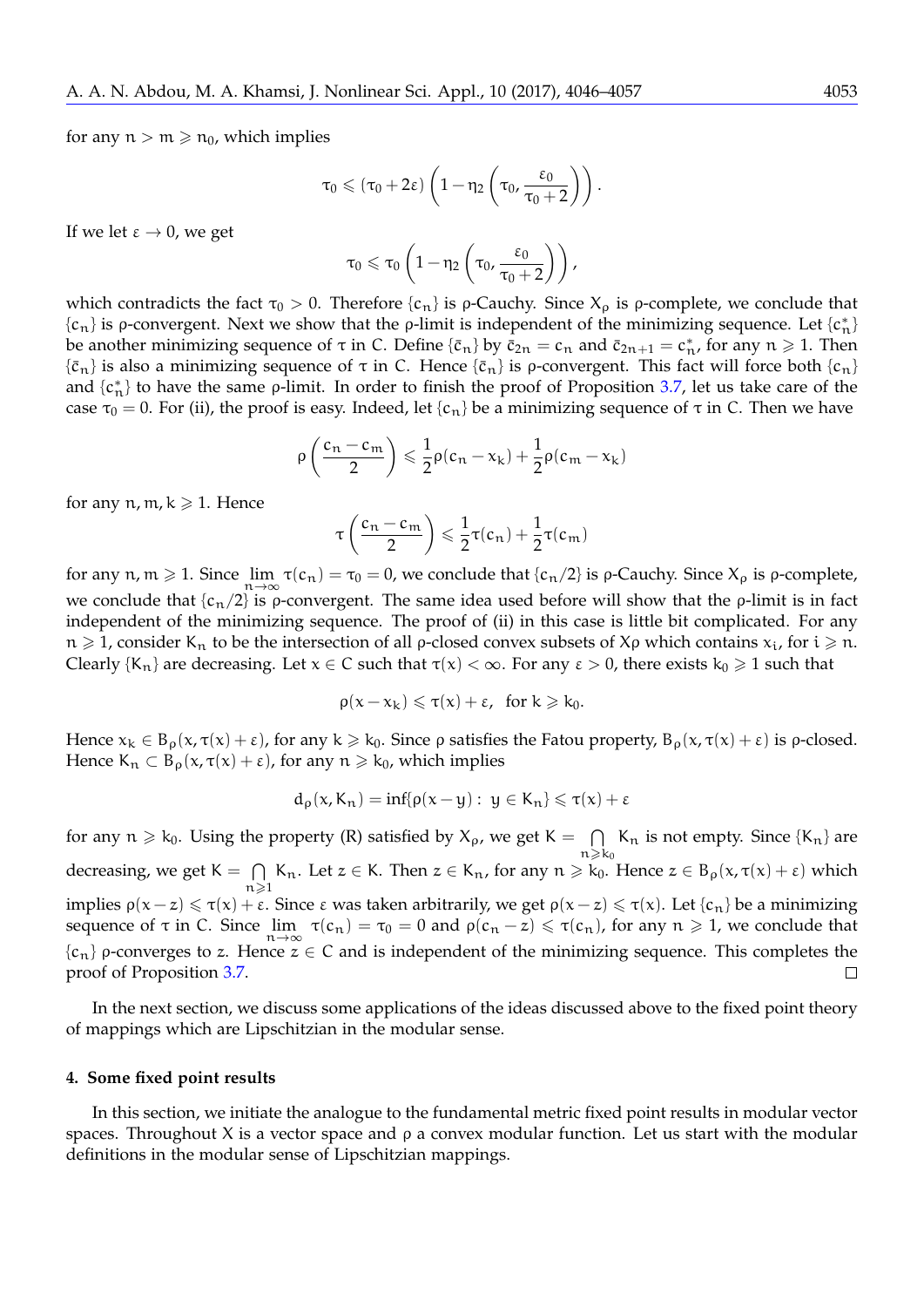**Definition 4.1.** Let *ρ* be a modular defined on a vector space X. Let  $C \subset X_0$  be nonempty. A mapping T :  $C \rightarrow C$  is called  $\rho$ -Lipschitzian if there exists a constant  $K \geq 0$  such that

$$
\rho(T(x)-T(y))\leqslant K\ \rho(x-y),\quad \forall x,y\in C.
$$

If K < 1, then T is called *ρ*-contraction. And if K = 1, T is called *ρ*-nonexpansive. A point  $x \in C$  is called a fixed point of T if  $T(x) = x$ . The set of fixed points of T will be denoted by Fix(T).

The first result is the modular version of the Banach Contraction Principle.

<span id="page-8-0"></span>**Theorem 4.2.** Assume  $X_p$  is  $p$ -complete. Let C be a nonempty  $p$ -closed subset of  $X_p$ . Let  $T: C \to C$  be a  $p$ *contraction mapping. Then* <sup>T</sup> *has a fixed point* <sup>z</sup> *if and only if* <sup>T</sup> *has a* <sup>ρ</sup>*-bounded orbit. Moreover if* <sup>ρ</sup>(<sup>x</sup> <sup>−</sup> <sup>z</sup>) <sup>&</sup>lt; <sup>∞</sup>*, then*  $\{T^n(x)\}\$  *ρ-converges to z, for any*  $x \in C$ *.* 

*Proof.* It is obvious that if T has a fixed point z, the orbit  $\{T^n(z)\}$  is *p*-bounded. Assume there exists  $x_0 \in C$ such that  $\{T^n(x_0)\}\$ is *ρ*-bounded, i.e.,

$$
\delta_{\rho}(x_0)=\sup\{\rho(T^n(x_0)-T^m(x_0)); n,m\in\mathbb{N}\}<\infty.
$$

Since T is a  $\rho$ -contraction mapping there exists  $K < 1$  such that

$$
\rho(T(x)-T(y))\leqslant K\ \rho(x-y),\ \ x,y\in C.
$$

**Hence** 

$$
\rho(T^n(x_0)-T^{n+h}(x_0))\leqslant K^n\ \rho(x_0-T^h(x_0))\leqslant K^n\ \delta_\rho(x_0)
$$

for any  $n, h \in \mathbb{N}$ . Since K < 1, we conclude that  $\{T^n(x_0)\}$  is  $\rho$ -Cauchy. Since  $X_\rho$  is  $\rho$ -complete,  $\{T^n(x_0)\}$ ρ-converges to some  $z \in X_\rho$ . Since C is ρ-closed, we obtain that  $z \in C$ . Let us prove that z is in fact a fixed point of T. Indeed we have

$$
\rho(T^{n+1}(x_0)-T(z))\leqslant K\; \rho(T^n(x_0)-z)
$$

for any  $n \in \mathbb{N}$ . Hence

$$
\begin{aligned} \rho\left(\frac{z-T(z)}{2}\right)&=\rho\left(\frac{z-T^{n+1}(x_0)}{2}+\frac{T^{n+1}(x_0)-T(z)}{2}\right)\\ &\leqslant \frac{1}{2}\rho(z-T^{n+1}(x_0))+\frac{K}{2}\;\rho(T^n(x_0)-z) \end{aligned}
$$

for any  $n \in \mathbb{N}$ . If we let  $n \to \infty$ , we obtain

$$
\rho\left(\frac{z-T(z)}{2}\right)=0,
$$

which implies that  $T(z) = z$ . Let  $x \in C$  be such that  $\rho(x - z) < \infty$ . Then we have

$$
\rho(T^n(x)-z)=\rho(T^n(x)-T^n(z))\leqslant K^n\ \rho(x-z)
$$

for any  $n \in \mathbb{N}$ . Since K < 1, we conclude that  $\{T^{n}(x)\}$   $\rho$ -converges to z.

*Remark* 4.3*.* One may wonder what happened to the uniqueness of the fixed point in the fundamental Banach Contraction Principle. Since  $\rho$  is allowed to take infinite values, this conclusion may fail. But Theorem [4.2](#page-8-0) allows us to conclude that if  $z_1$  and  $z_2$  are two fixed points of T such that  $\rho(z_1 - z_2) < \infty$ , then we have  $z_1 = z_2$ . In particular, if C is *ρ*-bounded, then T has a unique fixed point in C.

Next we investigate the case of  $\rho$ -nonexpansive mappings. First note that if C is convex, then fix  $x_0 \in C$ and  $\varepsilon \in (0, 1)$  and define  $T_{\varepsilon} : C \to C$  by

$$
T_{\epsilon}(x) = \epsilon x_0 + (1 - \epsilon) T(x).
$$

Since *ρ* is convex, we deduce that  $T_{\varepsilon}$  is a *ρ*-contraction. Assume that C is *ρ*-bounded *ρ*-closed and  $X_{\rho}$  is

$$
\sqcup
$$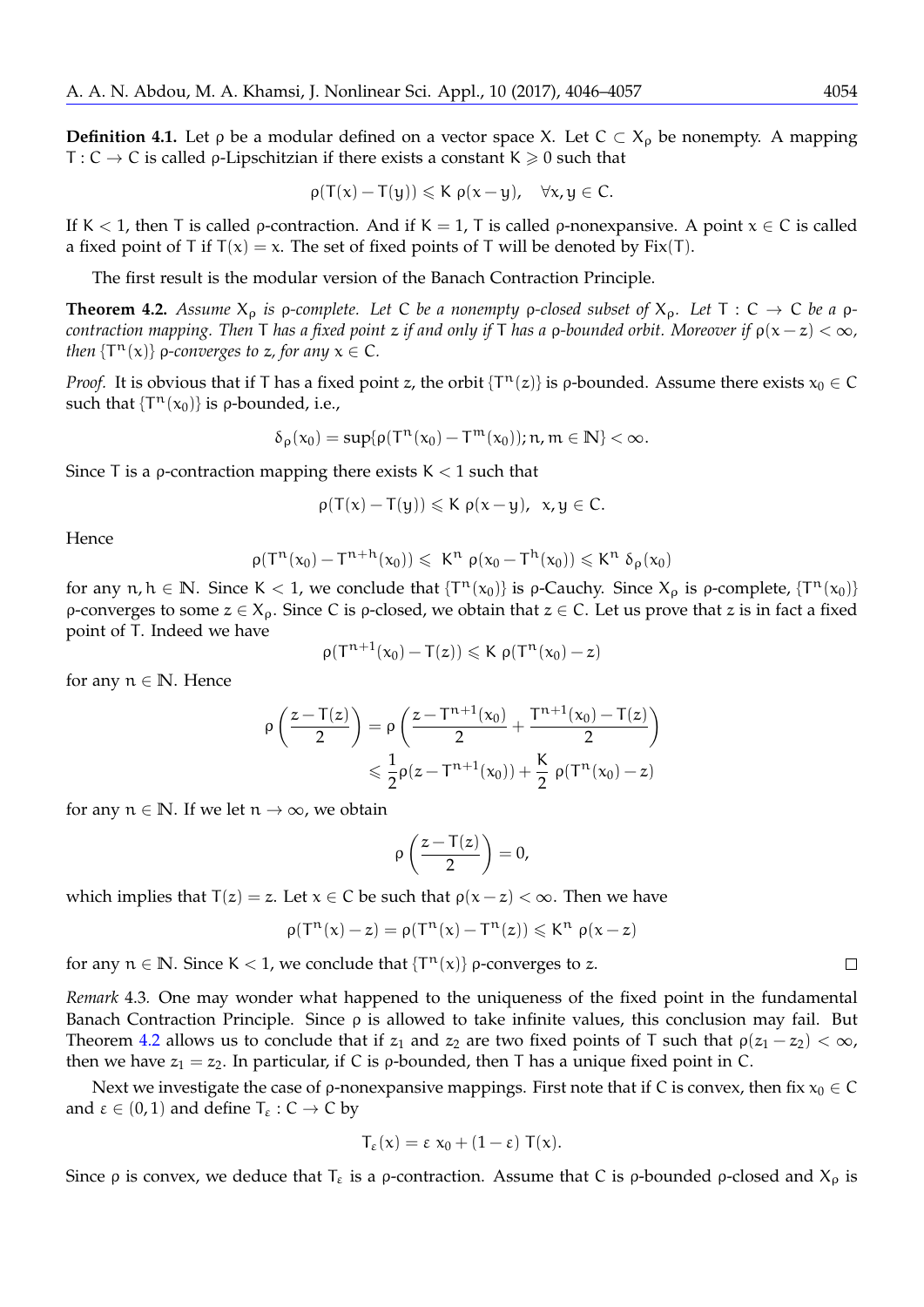ρ-complete, then  $T_{\varepsilon}$  has a unique fixed point  $x_{\varepsilon} \in C$ . Hence we have

$$
\varepsilon x_0 + (1 - \varepsilon) T(x_\varepsilon) = x_\varepsilon,
$$

which implies

$$
\rho(x_\epsilon-T(x_\epsilon))=\rho(\epsilon(x_0-T(x_\epsilon))\leqslant \epsilon \ \rho(x_0-T(x_\epsilon)\leqslant \epsilon \ \delta_\rho(C).
$$

Since  $\varepsilon$  was chosen arbitrarily in  $(0,1)$ , we get  $\inf_{x \in C} \rho(x - T(x)) = 0$ . This implies that we almost have a fixed point. Therefore, there exists a sequence  $\{x_n\}$  in C such that  $\lim_{n\to\infty} \rho(x_n - T(x_n)) = 0$ . Such sequence will be called a *ρ*-almost fixed point sequence of T. Assume that  $\overline{C}$  is *ρ*-compact, then we may assume that T has a *ρ*-almost fixed point sequence  $\{x_n\}$  which is *ρ*-convergent to some  $z \in C$ . Hence

$$
\rho\left(\frac{z-T(z)}{3}\right) \leqslant \frac{1}{3}\rho(z-x_n) + \frac{1}{3}\rho(x_n-T(x_n)) + \frac{1}{3}\rho(T(x_n)-T(z)),
$$

which implies

$$
\rho\left(\frac{z-T(z)}{3}\right) \leqslant \frac{2}{3}\rho(z-x_n) + \frac{1}{3}\rho(x_n-T(x_n))
$$

for any  $n \ge 1$ . If we let  $n \to \infty$ , we get

$$
\rho\left(\frac{z-T(z)}{3}\right)=0,
$$

which implies that  $T(z) = z$ .

<span id="page-9-1"></span>**Theorem 4.4.** *Assume* X<sup>ρ</sup> *is* ρ*-complete. Let* C *be a nonempty* ρ*-compact convex* ρ*-bounded subset of* Xρ*. Let* T : C → C *be a* ρ*-nonexpansive mapping. Then* T *has a fixed point.*

Clearly ρ-compactness is a strong assumption. In order to weaken this assumption and prove a similar result to Browder-Göhde fixed point theorems  $[3, 7]$  $[3, 7]$  $[3, 7]$  $[3, 7]$ , we need to assume the uniform convexity of the modular.

<span id="page-9-0"></span>**Theorem 4.5.** *Assume that* X<sup>ρ</sup> *is* ρ*-complete and* ρ *satisfies the Fatou property. Assume* ρ *is* (UUC1)*. Let* C *be a nonempty* ρ*-closed convex* ρ*-bounded subset of* Xρ*. Let* T : C → C *be a* ρ*-nonexpansive mapping. Then* T *has a fixed point. Moreover* Fix(T) *is* ρ*-closed and convex.*

*Proof.* Let  $x_0 \in C$ . Consider the *ρ*-type function  $\tau : C \to [0, \infty]$  defined by

$$
\tau(x)=\limsup_{n\to\infty}\rho(x-T^n(x_0)).
$$

Note that since  $\{T^n(x_0)\}\subset C$  and C is *ρ*-bounded, we have  $\tau(x)\leq \delta_\rho(C)<\infty$ , for any  $x\in C$ . Moreover, we have

$$
\tau(T(x)) = \limsup_{n \to \infty} \rho(T(x) - T^n(x_0)) \leq \limsup_{n \to \infty} \rho(x - T^{n-1}(x_0)) = \tau(x)
$$

for any  $x \in C$ . Let  $\{c_n\}$  be a minimizing sequence of  $\tau$  in C. It is clear that  $\{T(c_n)\}$  is also a minimizing sequence of τ. Using Proposition [3.7,](#page-6-0) we conclude that  ${c_n}$  and  ${T(c_n)}$  ρ-converge to the same point  $z \in \mathsf{C}$ . Since

$$
\rho(T(c_n)-T(z))\leqslant\rho(c_n-z)
$$

for  $n \ge 1$ , we conclude that  $\{T(c_n)\}$  also *ρ*-converges to  $T(z)$ . The uniqueness of the *ρ*-limit implies that  $T(z) = z$ . Hence Fix(T) is not empty. Let us prove it is p-closed and convex. Let  $\{x_n\}$  be in Fix(T) which ρ-converges to some x ∈ C. We have

$$
\rho(x_n-T(x))=\rho(T(x_n)-T(x))\leqslant\rho(x_n-x),\;\;n\geqslant 1.
$$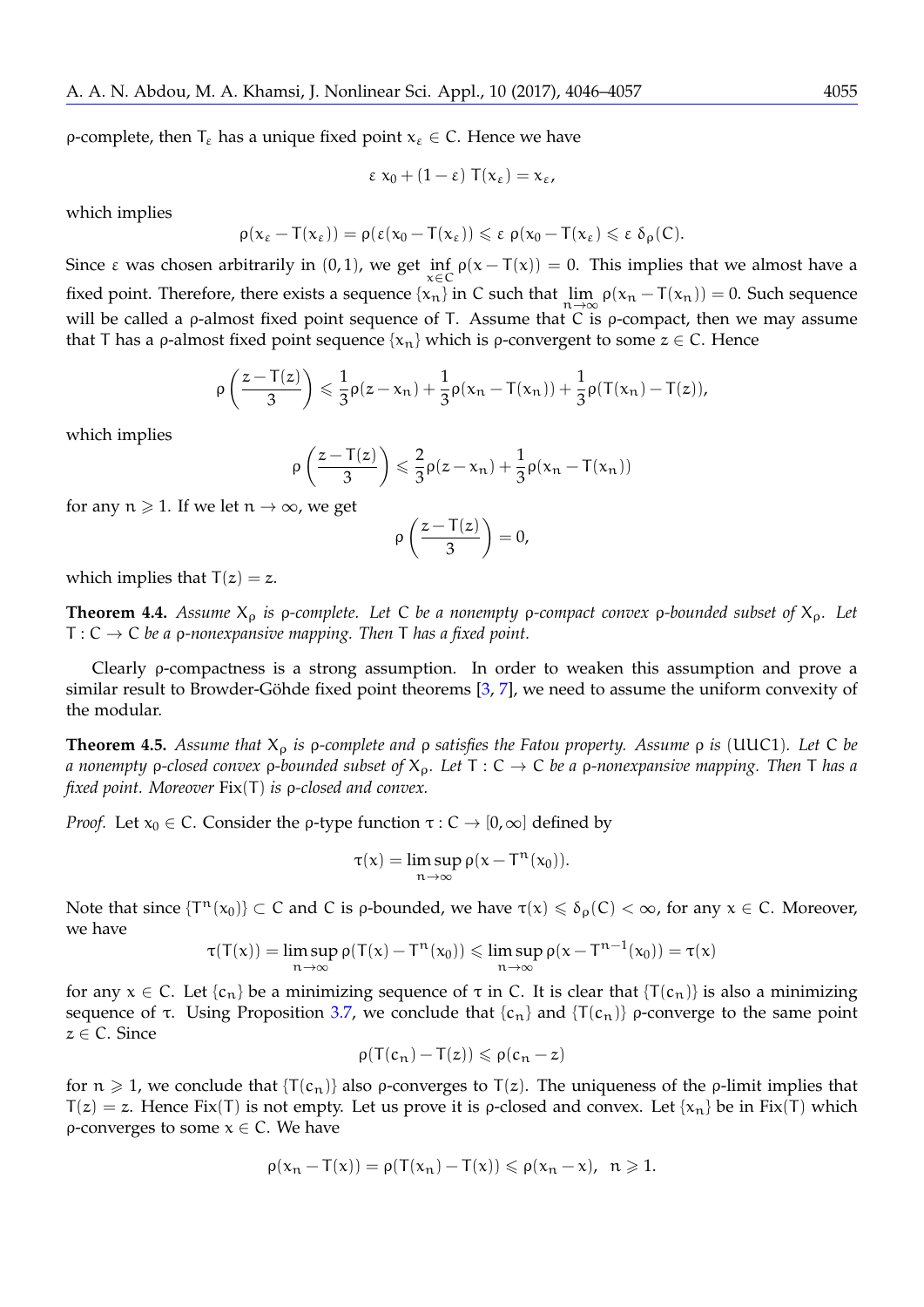This will imply that  $\{x_n\}$  also *ρ*-converges to  $T(x)$ . The uniqueness of the *ρ*-limit implies that  $x = T(x)$ , i.e.,  $x \in Fix(T)$ . Hence Fix(T) is p-closed. Let us finish the proof of Theorem [4.5](#page-9-0) by showing that Fix(T) is convex. Let  $x, y \in Fix(T)$ . Assume that  $x \neq y$ . Let us prove that  $z = \frac{x + y}{2}$  $\frac{1+y}{2} \in Fix(T)$ . Set  $u = x - \frac{z + T(z)}{2}$ 2 and  $v = \frac{z + T(z)}{2}$  $\frac{1}{2}$  - y. Then we have

$$
\rho(u) \leqslant \rho\left(\frac{x-y}{2}\right), \quad \rho(v) \leqslant \rho\left(\frac{x-y}{2}\right), \quad \rho\left(\frac{u+v}{2}\right) = \rho\left(\frac{x-y}{2}\right).
$$

Since  $\rho$  is (UUC2), it is (SC). Hence  $u = v$  which implies  $T(z) = z$ , i.e.,  $z \in Fix(T)$ .

As an application to Theorem [4.5,](#page-9-0) we have the following common fixed point.

<span id="page-10-7"></span>**Theorem 4.6.** *Assume that* X<sup>ρ</sup> *is* ρ*-complete and* ρ *satisfies the Fatou property. Assume* ρ *is* (UUC1)*. Let* C *be a nonempty ρ-closed convex <i>ρ-bounded subset of*  $X_p$ . Let  $T_1, T_2, \cdots, T_n : C \to C$  *be a finite family of ρ-nonexpansive mappings which are commutative. Then* {Ti}16i6<sup>n</sup> *have a common fixed point. Moreover* <sup>T</sup><sup>n</sup>  $i=1$ Fix(Ti) *is* ρ*-closed and convex.*

*Proof.* It is enough to prove the conclusion for  $n = 2$ . Since  $T_1$  and  $T_2$  are commutative, then we have  $T_2(Fix(T_1)) \subset Fix(T_1)$ . The restriction of  $T_2$  to  $Fix(T_1)$  has a fixed point by Theorem [4.5.](#page-9-0) Since both  $Fix(T_1)$ and Fix(T<sub>2</sub>) are *ρ*-closed and convex, then Fix(T<sub>1</sub>) ∩ Fix(T<sub>2</sub>) is a nonempty *ρ*-closed and convex subset of  $X_{\rho}$ .  $\Box$ 

It is then natural to ask whether the conclusion of Theorem [4.6](#page-10-7) is still valid for any commutative family of ρ-nonexpansive mappings. A direct implication of Proposition [3.5](#page-5-0) and Theorem [4.6](#page-10-7) is the following result.

**Theorem 4.7.** *Assume that* X<sup>ρ</sup> *is* ρ*-complete and* ρ *satisfies the Fatou property. Assume* ρ *is* (UUC1)*. Let* C *be a nonempty* ρ*-closed convex* ρ*-bounded subset of* Xρ*. Let* T<sup>i</sup> : C → C*, for* i ∈ I*, be a family of* ρ*-nonexpansive mappings which are commutative. Then* {Ti}i∈<sup>I</sup> *have a common fixed point. Moreover* T i∈I Fix(Ti) *is* ρ*-closed and convex.*

#### **Acknowledgment**

This work was supported by the Deanship of Scientific Research (DSR), King Abdulaziz University, Jeddah, under Grant No. (D-057-363-1438). The authors, therefore, gratefully acknowledge the DSR technical and financial support.

#### **References**

- <span id="page-10-3"></span>[1] V. A. Akimovič, *The uniform convexity and uniform smoothness of Orlicz spaces*, (Russian) Teor. Funkciĭ Funkcional. Anal. i Priložen., 15 (1972), 114-221. [3](#page-2-0)
- <span id="page-10-1"></span>[2] Z. Birnbaum, W. F. Orlicz, *Uber die Verallgemeinerung des Begriffes der zueinander konjugierten Potenzen ¨* , Studia Math., **3** (1931), 1–67. [2.3](#page-1-0)
- <span id="page-10-5"></span>[3] F. E. Browder, *Nonexpansive nonlinear operators in a Banach space*, Proc. Nat. Acad. Sci. U.S.A., **54** (1965), 1041–1044. [4](#page-9-1)
- <span id="page-10-4"></span>[4] S.-T. Chen, *Geometry of Orlicz spaces*, With a preface by Julian Musielak, Dissertationes Math. (Rozprawy Mat.), **356** (1996), 204 pages. [3](#page-2-0)
- <span id="page-10-0"></span>[5] L. Diening, P. Harjulehto, P. Hästö, M. Rużiĉka, Lebesgue and Sobolev spaces with variable exponents, Lecture Notes in Mathematics, Springer, Heidelberg, (2011). [1,](#page-0-0) [3](#page-2-1)
- <span id="page-10-2"></span>[6] T. Dominguez-Benavides, M. A. Khamsi, S. Samadi, *Asymptotically regular mappings in modular function spaces*, Sci. Math. Jpn., **53** (2001), 295–304. [2.5](#page-2-2)
- <span id="page-10-6"></span>[7] D. Göhde, Zum Prinzip der kontraktiven Abbildung, (German) Math. Nachr., 30 (1965), 251–258. [4](#page-9-1)

 $\Box$